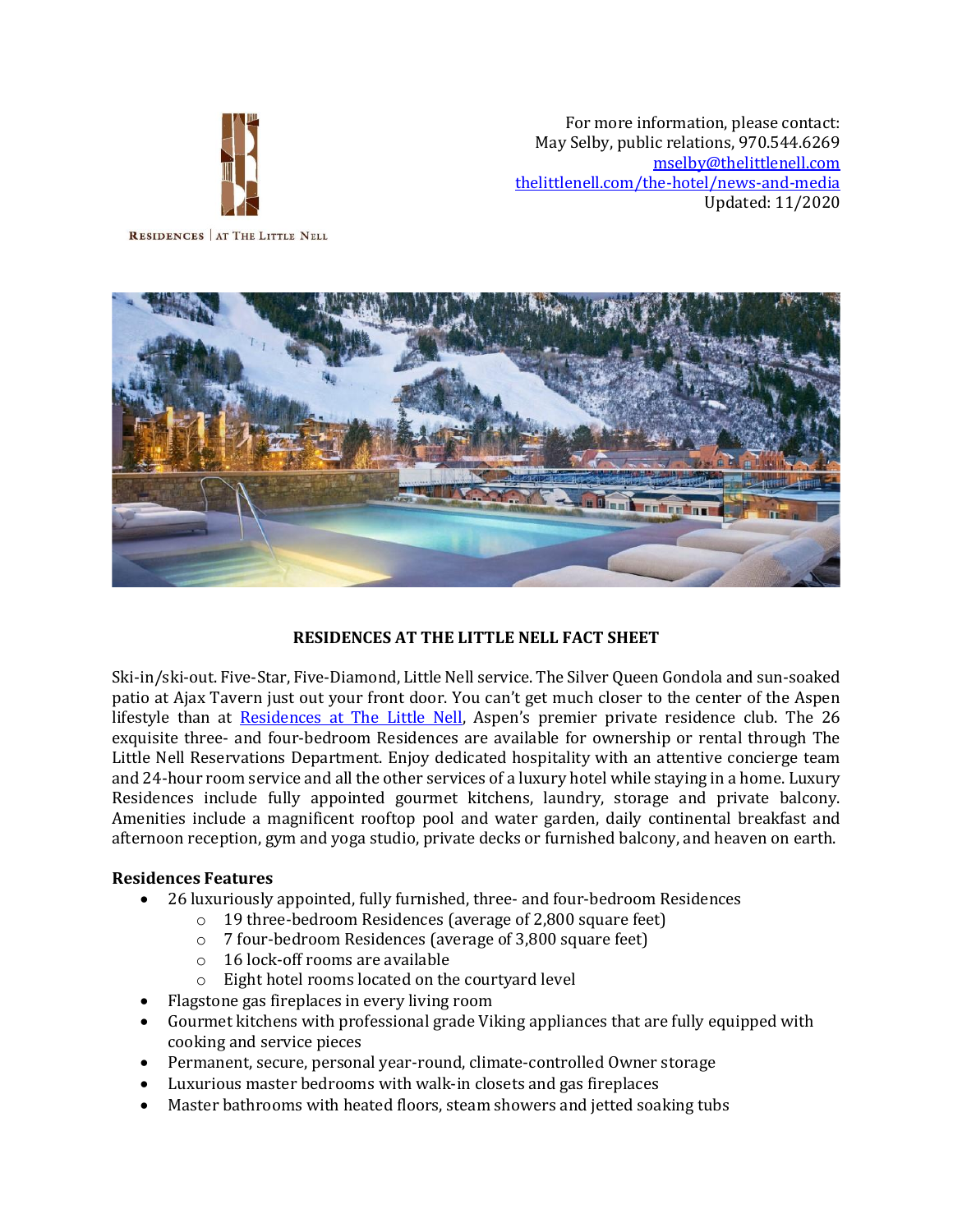- Private, furnished balconies
- Laundry rooms equipped with Bosch washers and dryers
- Bose Bluetooth clock radios in each bedroom

#### **Design**

- Contemporary mountain architecture
- Limestone and hand-hewn timber floors and accents
- Granite and marble countertops
- Each three- and four-bedroom residence has been carefully created by seamlessly blending dramatic architecture and thoughtful interior design with exceptional, handcrafted finishes and exquisite custom furnishings
- 2016 Remodel
	- $\circ$  Soft goods remodel of 26 residences and eight hotel rooms replacing carpeting, rugs and all upholstered furniture and drapes
	- o The new sophisticated color palette features camels, blues and greys, moving away from the golds, reds and greens that opened the Property in 2009
	- $\circ$  Sectionals with chaise loungers will replace traditional sofas, creating family entertaining space
	- $\circ$  Swivel chairs and a more open floor plan allow for a more flexible use of the living areas
	- o Led by interior designer Barbara Mullen of Caroline-Edwards, Inc. in Aspen, Colo.
	- $\circ$  Remodel of 26 residences and eight hotel rooms was completed in Spring 2016

### **Amenities & Services**

- Rooftop swimming pool and water garden with two state-of-the-art rooftop spas and a garden deck with grill, outdoor lounge, firepits, games - renovated in the summer of 2018
- Private fitness center and yoga studio with the latest cardio equipment updated in 2015
- Fully-equipped business center with high-speed Internet access
- Board room with electronic meeting capabilities
- Private, underground heated parking when in residence
- On-site, 24-hour concierge services
- Pre-arrival grocery shopping service
- 24-hour in-residence dining and room service
- 24-hour housekeeping service
- Complimentary Aspen airport and in-town transportation
- Valet parking
- In the winter season, a ski concierge team arranges your lift tickets, warms your boots, stores equipment overnight and can also arrange for equipment tunes, rentals and instruction.
- Dog-friendly
	- o Beds, silver bowls and complimentary dog walking services
- Owners' Lounge
	- o Furnished with sumptuous brown leather chairs, comfortable couches, a cozy fireplace and unmatched views of Aspen Mountain's Silver Queen Gondola
	- o Continental breakfast daily
	- o Welcome reception every Monday evening from 5 7 p.m.
	- o Après-ski wine and snacks from 4:30 6:30 p.m.
- Family amenities
	- o Family room with children's activities and games